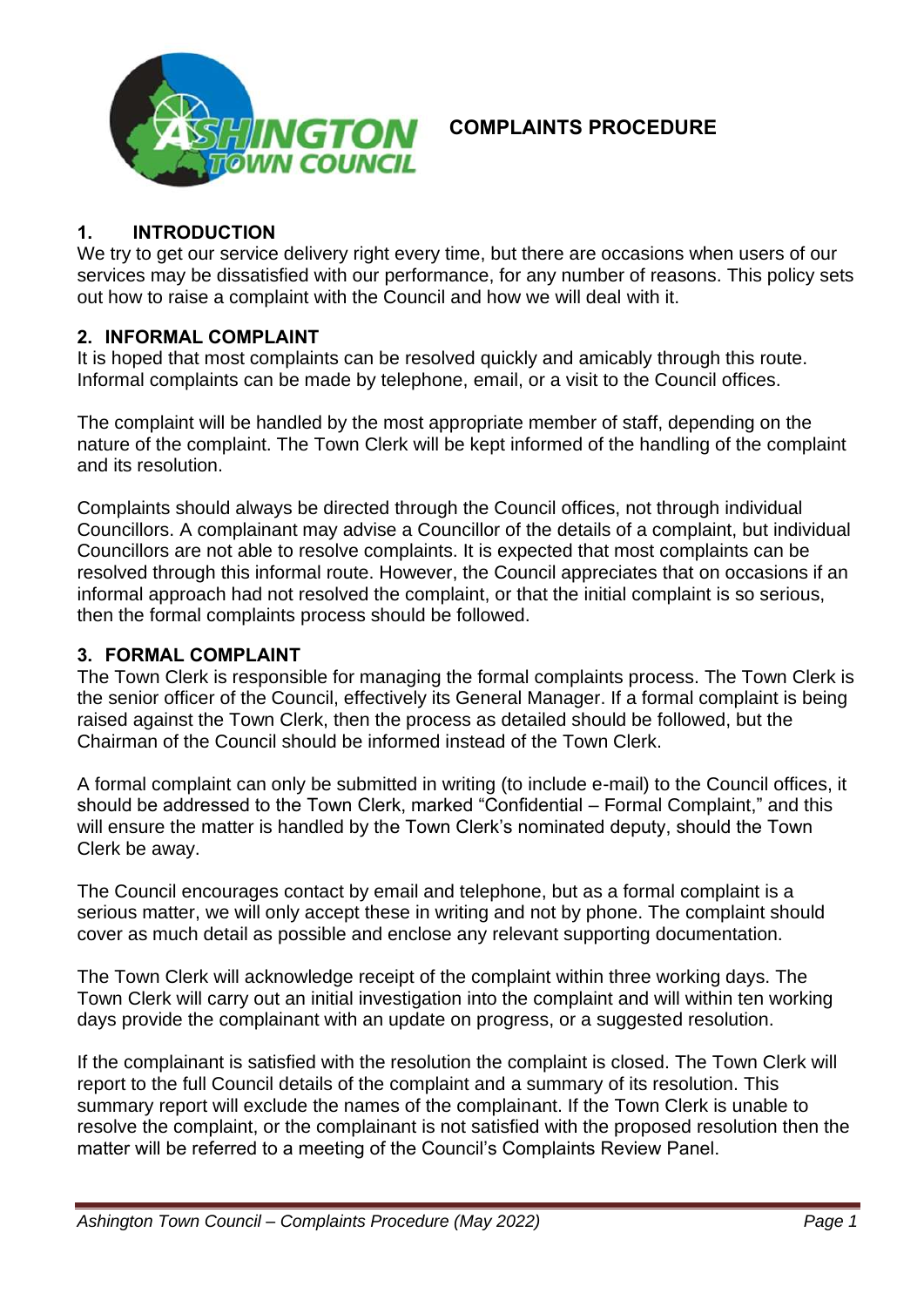

## **4. THE COMPLAINTS REVIEW PANEL**

The Review Panel is a properly formed committee of the Town Council. The panel will be constituted of four members plus the Chair and Vice Chair of the Council. The Review Panel has delegated authority from the Town Council to review and decide on complaints.

Two members of the Panel plus the Chair and Vice Chair will review a complaint; this will ensure the panel is quorate. The panel is subject to all the normal meeting notification, agenda, and minute requirements, as laid down in the Town Council's Standing Orders. Arrangements for minute taking will be reviewed when a Review Panel meeting is called. It is expected that the Review Panel will be able to meet within seven working days of being notified by the Town Clerk.

#### **5. PRIOR TO THE MEETING**

Seven clear working days before the Review Panel meeting the complainant will provide the Town Council with copies of all documentation, or other evidence (such as photographs) that they intend to introduce to the Review Panel meeting.

The Town Council will provide the same to the complainant. The Town Clerk, in consultation with the Chair of the Council shall consider whether the circumstances of the meeting warrant the exclusion of the public and the press. As far as possible the Town Council conducts its business in public, matters that involve individual identified members of staff, or because of their confidential nature may require the exclusion of the press and public.

### **6. AT THE MEETING**

- I. The Chairman of the Review Panel shall introduce everyone and explain the procedure to be used to consider the complaint made. The meeting should be as informal and friendly as possible, without prejudicing the need to consider properly the matter under discussion.
	- a. The complainant (or representative) shall be invited to outline the grounds for complaint and panel members given the opportunity to ask any question of the complainant.
	- b. If relevant, the Town Clerk (or their deputy) will explain the Council's position and panel members shall ask any questions of the Town Clerk.
	- c. The complainant is to be offered the opportunity of a last word as a means of summing up their position.
	- d. The Town Clerk is to be offered the opportunity of a last word as a means of summing up their position.
- II. The Town Clerk and complainant shall be asked to leave the room while panel members decide whether the grounds for the complaint have been made. If a point of clarification is necessary, both parties should be invited back. In any case both parties return to hear the decision, or to be advised when the decision will be made.
- III. The announcement of any decision will be made in public, at the next Council meeting.

### **7. UNREASONABLE AND VEXATIOUS COMPLAINTS**

There will be circumstances when a complainant persists in wishing to proceed when the complaint clearly has no reasonable basis, or when the Council has already taken reasonable action in response, or where some other procedure should or has been taken.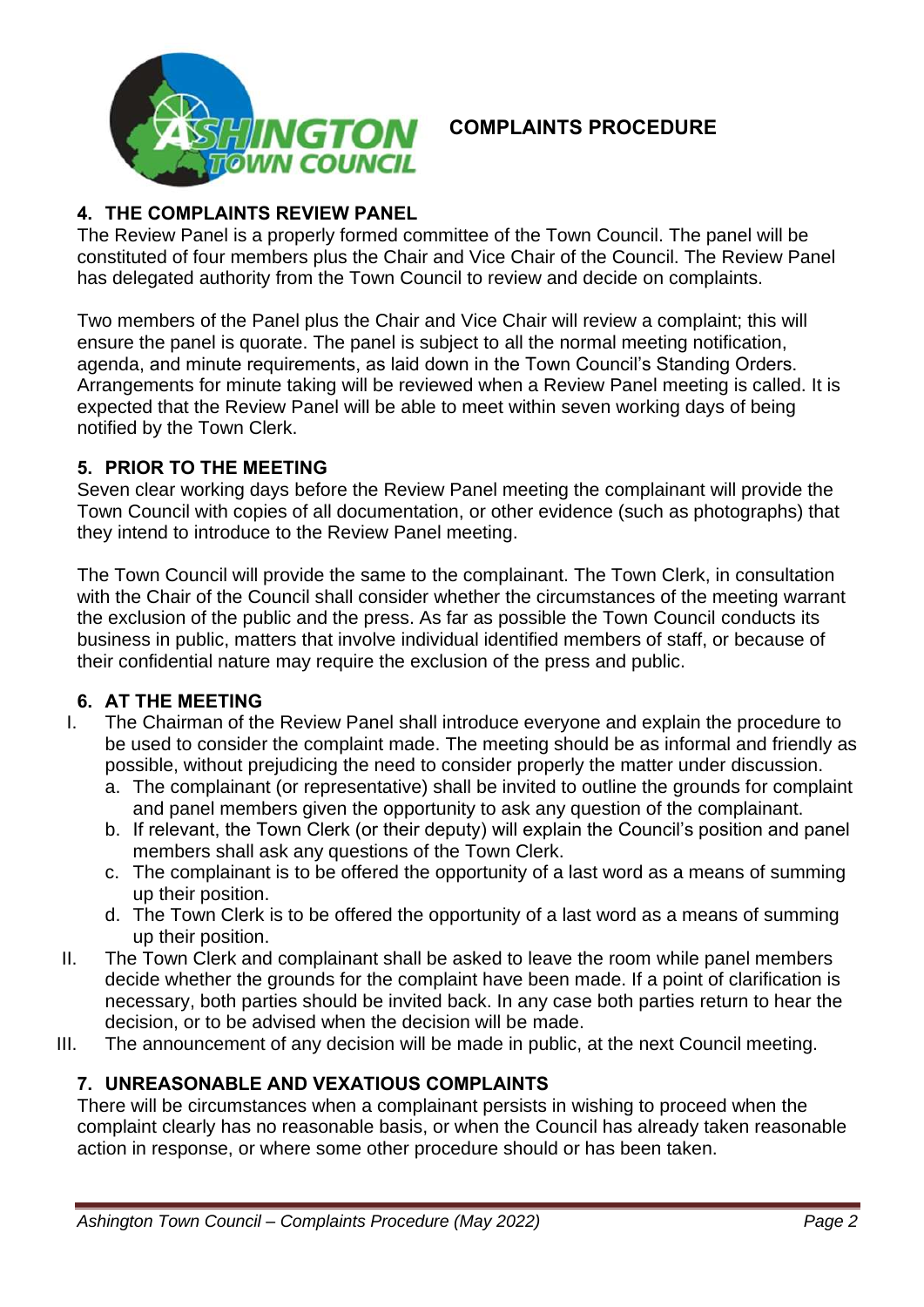

These matters will be referred to the Town Clerk with a summary of the issues and of the attempts made to resolve the complaint. The Town Clerk may (after consultation with the Chair of the Council) in such circumstances, decide that no further action can usefully be taken in response to the complainant and will inform the complainant to this effect, making it clear that only new and substantive issues will merit a response.

### **8. REMEDIES**

The main criteria that should be used to determine whether any sort of complaint remedy is appropriate are whether any errors were made by the Council and whether these caused any injustice or inconvenience to the customer.

If the Council has been at fault the situation might be remedied through an apology, an action to repair or correct something, an agreement with the customer to do something differently or a rebate or compensation or through a combination of these as appropriate.

If the Council is making a change to services or procedures as a direct result of a complaint it is also important to inform the customer about this.

The Ombudsman considers that any remedy should be appropriate and proportionate and should, as far as possible, put the complainant in the position he or she would have been in but for the problem or error.

Section 92 of the Local Government Act 2000 gives Councils a general power to pay compensation or take other remedial action. However, money is not the only or necessarily the best remedy.

## **9. TIMINGS**

The Town Council will try to adhere to the timings outlined in this policy, but in the case of a complex complaint, or the absence of a member of staff who is involved in the complaint, may mean that the timings must vary. Should this occur then the complainant will be informed of the revised timescales.

### **10.IMPACT ON COUNCIL STAFF**

A formal complaint is a serious matter. A complaint against a member of the Town Council's staff could result in disciplinary action, or in cases of gross misconduct dismissal from the Council's employment. The Town Council will not under any circumstances enter into any correspondence, or discussion, with any complainant about any action taken, formally or informally against any member of its staff. This is expressly to protect the employment rights to which all employees of the Council are entitled.

## **11.COMPLAINTS AGAINST COUNCILLORS**

This policy does not cover complaints against an individual Councillor(s).

Complaints against Councillors are covered by the Code of Conduct and should be addressed to:

Northumberland County Council Monitoring Officer